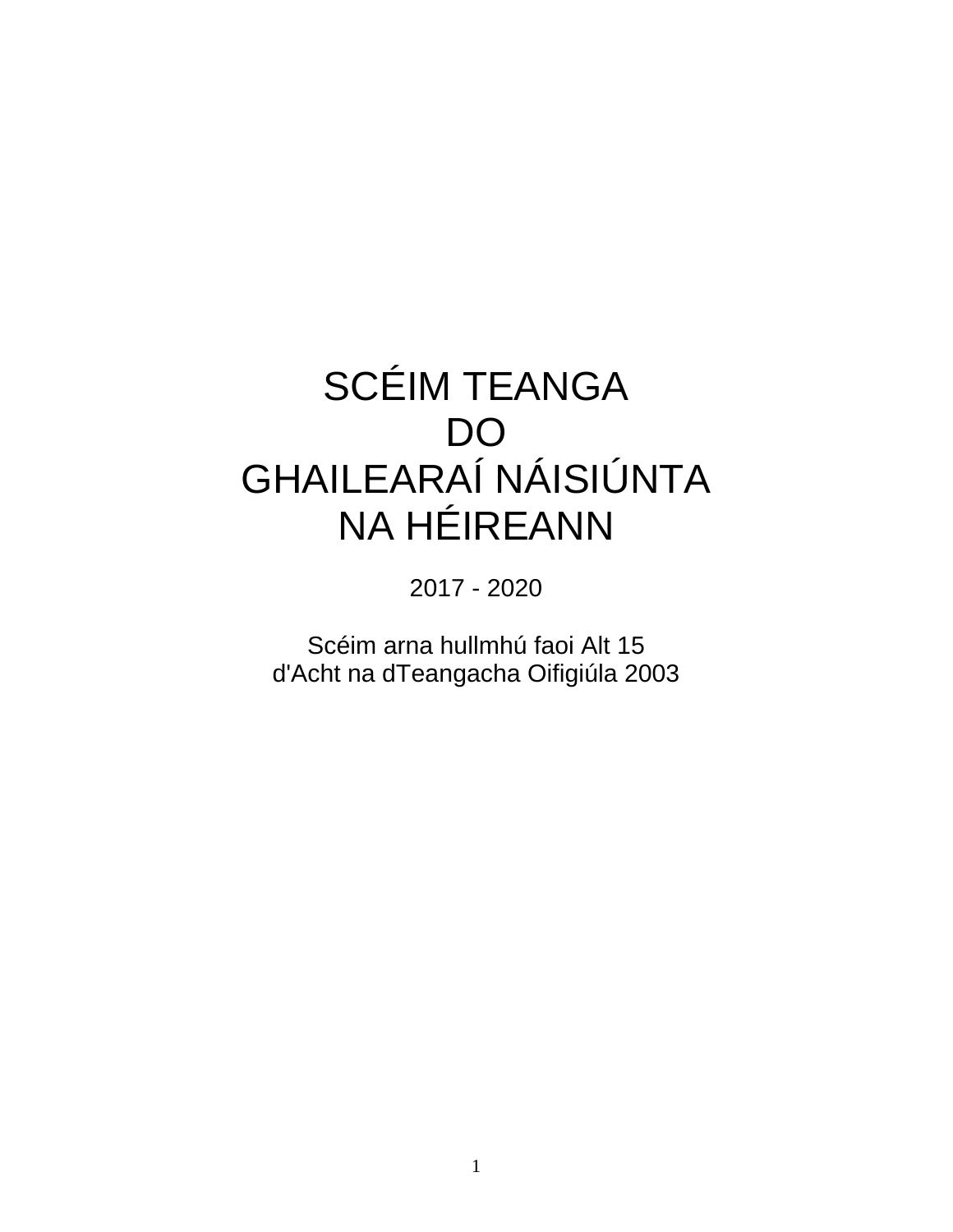## **ÁBHAR**

| Cuid 1 - Réamhrá agus Cúlra                                                                    | Leathanach 3  |
|------------------------------------------------------------------------------------------------|---------------|
| Cuid 2 - Treoirlínte agus Ullmhú na Scéime                                                     | Leathanach 3  |
| Cuid 3 - Tosach na Scéime                                                                      | Leathanach 4  |
| Cuid 4 – Fobhreathnú ar an Ghailearaí Náisiúnta                                                | Leathanach 4  |
| Cuid 5 - Tiomantais ann cheana maidir le Seirbhísí<br>i nGaeilge, sa dá theanga agus i mBéarla | Leathanach 5  |
| Cuid 6 - Sceideal na seirbhísí atá beartaithe fad<br>a mhairfidh an Scéim nua                  | Leathanach 9  |
| Cuid 7 - Monatóireacht agus Athbhreithniú na Scéime                                            | Leathanach 12 |
| Cuid 8 - Foilsiú na Scéime                                                                     | Leathanach 13 |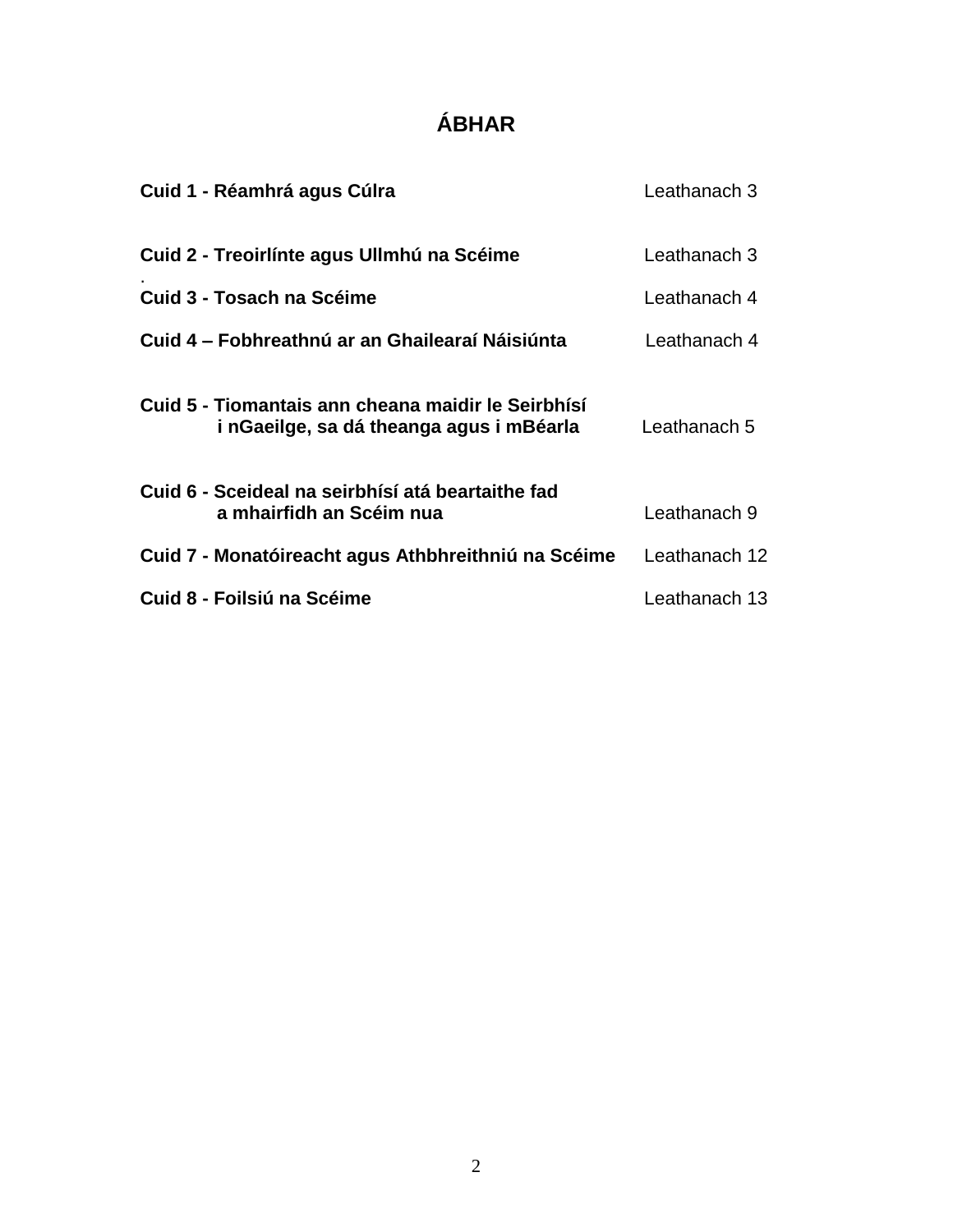#### **Cuid 1 - Réamhrá agus Cúlra**

Ullmhaíodh an dara scéim seo de chuid Ghailearaí Náisiúnta na hÉireann (NGI) de réir Alt 15 d'Acht na dTeangacha Oifigiúla, 2003.

\_\_\_\_\_\_\_\_\_\_\_\_\_\_\_\_\_\_\_\_\_\_\_\_\_\_\_\_\_\_\_\_\_\_\_\_\_\_\_\_\_\_\_\_\_\_\_\_\_\_\_\_\_\_\_\_\_\_\_\_\_

Foráiltear san Acht do scéim reachtúil arna hullmhú ag comhlachtaí poiblí, ina dtugtar mionsonraí i dtaobh na seirbhísí a sholáthraíonn siad

- Trí mheán na Gaeilge
- Trí mheán an Bhéarla, agus
- Trí mheán na Gaeilge agus an Bhéarla

agus na bearta atá le glacadh chun a chinntiú go soláthrófar, laistigh de thréimhse ama comhaontaithe, aon seirbhís nach soláthraíonn Gailearaí Náisiúnta na hÉireann trí mheán na Gaeilge.

#### **Cuid 2 - Treoirlínte agus Ullmhú na Scéime**

Foráiltear in Alt 12 den Acht d'ullmhú treoirlínte ag an Aire Ealaíon, Oidhreachta, Gnóthaí Réigiúnacha, Tuaithe agus Gaeltachta agus lena n-eisiúint chuig comhlachtaí poiblí chun cabhrú le hullmhú na ndréachtscéimeanna. Dréachtaíodh an scéim seo ag féachaint go cuí do na treoirlínte sin.

Tuigimid gur gá a chinntiú go sásóidh na seirbhísí a chuirimid ar fáil riachtanais na ndaoine, na ngrúpaí agus na bpobal a bhfreastalaímid orthu agus go gcuireann siad lena saol. Aithníonn Gailearaí Náisiúnta na hÉireann go bhfuil sé de cheart ag an bpobal roghnú a ngnó a dhéanamh sa teanga is fearr leo agus go bhfreastalófar orthu agus iad ag déileáil linne, cibé acu i mBéarla nó i nGaeilge a bhíonn an déileáil sin. Toisc gurb í an Ghaeilge an teanga náisiúnta agus chéad teanga oifigiúil an stáit, táimid tiomanta do sheirbhís phoiblí ar ardchaighdeán a sholáthar trí Ghaeilge, faoi mar a cheadaíonn ár n-acmhainní dúinn sin a dhéanamh.

D'fhoilsigh Gailearaí Náisiúnta na hÉireann roinnt fógraí poiblí faoi Alt 13 den Acht, ag tabhairt cuireadh d'aon pháirtithe leasmhara aighneachtaí a dhéanamh i ndáil le hullmhú na dréachtscéime faoi Alt 15. Bhí fógraí dátheangacha san áireamh leis an méid sin, ar láithreán gréasáin Ghailearaí Náisiúnta na hÉireann agus ar na meáin shóisialta Facebook agus Twitter, i mí Lúnasa 2016, agus fógra ar www.Tuairisc.ie, lena scaipeadh ar phobal na Gaeilge.

Forbraíodh an Scéim ag féachaint don phróiseas comhairliúcháin seo, agus do thuairimí cuairteoirí a roinn a gcuid tuairimí linn trí chlár aiseolais Ghailearaí Náisiúnta na hÉireann. Cuireadh san áireamh chomh maith, moltaí na mball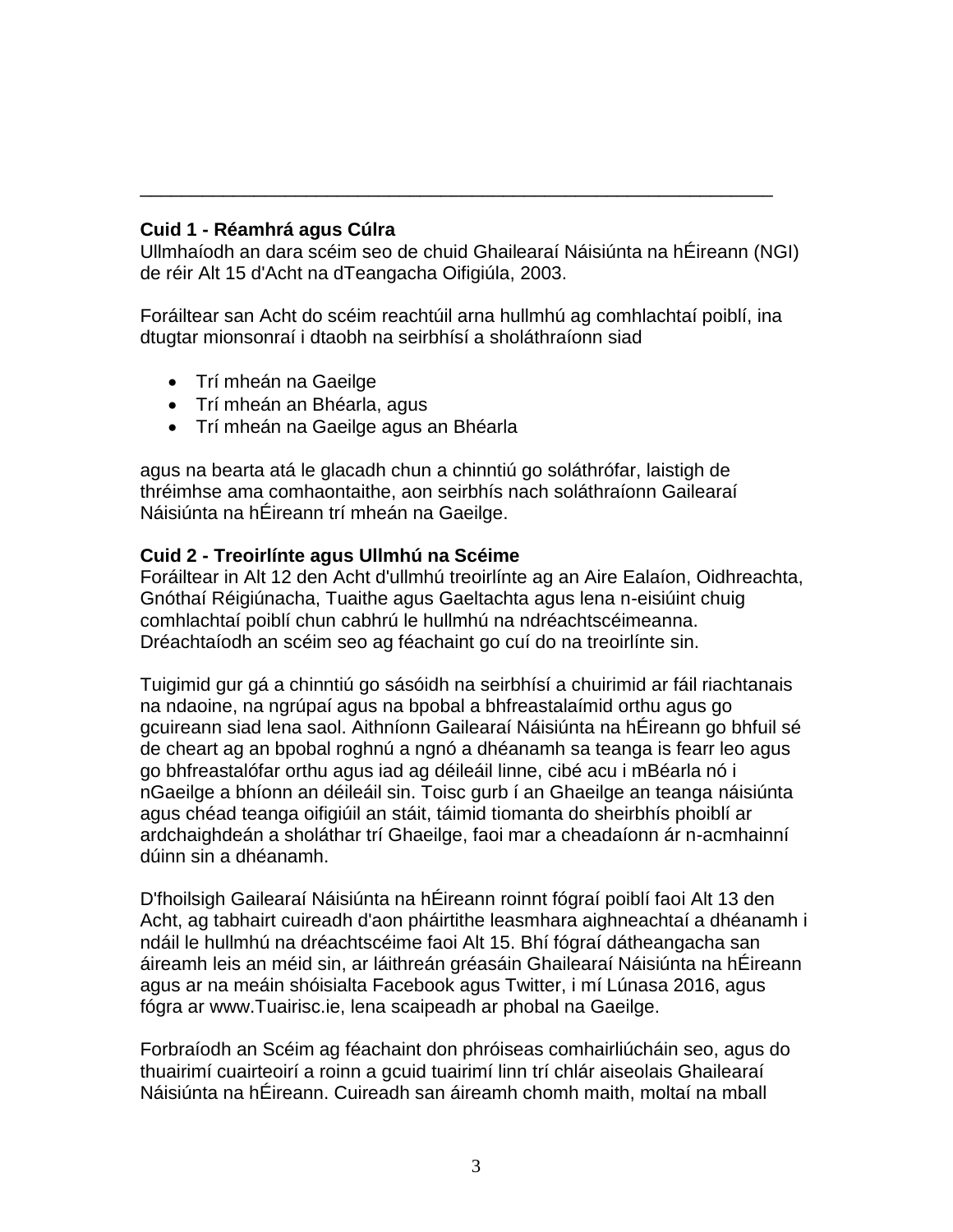foirne i nGailearaí Náisiúnta na hÉireann maidir leis an socrú atá ann faoi láthair i dtaobh seirbhís Ghaeilge a bheith ar fáil agus cumas daoine í a chur ar fáil. Tá Gailearaí Náisiúnta na hÉireann buíoch do gach duine a bhí bainteach leis an bpróiseas as a oiread ama agus dúthrachta a chaitheamh leis.

Le linn an tríú scéim, athosclófar Gailearaí Náisiúnta na hÉireann go hiomlán agus táimid ag súil le cur lenár seirbhísí dátheangacha chun Eispéireas na gCuairteoirí a fheabhsú.

#### **Comhthéacs na Scéime Gaeilge 2016 - 2019**

Tá Gailearaí Náisiúnta na hÉireann tiomanta d'aidhm Acht na dTeangacha Oifigiúla 2003 méid agus caighdeán na seirbhísí a sholáthraítear don phobal trí Ghaeilge a fheabhsú le haimsir.

Tugadh líon áirithe tiomantas sa chéad dá scéim de chuid Ghailearaí Náisiúnta na hÉireann leibhéal na seirbhísí trí Ghaeilge a fheabhsú. Chuathas i ngleic sna tiomantais seo le comharthaíocht Ghaeilge, lipéadú, litríocht, stáiseanóireacht, turais, clostreoracha saor in aisce, an láithreán gréasáin, comhfhreagras ríomhphoist, an siopa leabhar, áiseanna taighde, fógraí poiblí agus oiliúint do bhaill foirne. Ba é ab aidhm leis an méid sin go léir ná go mbeadh ar ár gcumas freastal níos fearr a dhéanamh ar chuairteoirí atá ag iarraidh déileáil linn i nGaeilge. Tá tiomantais an tríú scéim ag brath ar thiomantais an chéad dá scéim a bheith curtha i gcrích. Is é cuspóir an tríú scéim ná leanúint orainn ag cur na dtiomantas sin i gcrích maidir le leibhéal na seirbhísí a chuirfear ar fáil i nGaeilge fad a mhairfidh an scéim seo. Féachtar le cur le hEispéireas na gCuairteoirí sa scéim seo chomh maith, agus leanfar de bheith ag cinntiú go bhfreastalófar ar dhaoine ar mian leo a ngnó a dhéanamh trí mheán na Gaeilge.

Le linn do na scéimeanna eile a bheith ann agus le linn dúinn an scéim seo a ullmhú, rinneamar athbhreithniú agus meastóireacht ar úsáid leanúnach ár gcuid seirbhísí atá ar fáil i nGaeilge. Ar na seirbhísí a ndearnadh athbhreithniú agus meastóireacht orthu, bhí turais threoraithe a cuireadh in áirithe i nGaeilge, an úsáid a baineadh as na clostreoracha saor in aisce i nGaeilge, a oiread éilimh a bhí ar acmhainní clóite i nGaeilge, agus a oiread cumarsáide a rinneadh linn i nGaeilge agus cineál na cumarsáide sin. Ba é a tugadh le fios dúinn de bharr na meastóireachta seo nach bhfuil mórán daoine ag baint leasa as seirbhísí a chuirtear ar fáil trí Ghaeilge. Mar sin féin, tá Gailearaí Náisiúnta na hÉireann antiomanta go deo méid agus caighdeán na seirbhísí a sholáthraítear don phobal trí Ghaeilge a fheabhsú le haimsir agus admhaímid go bhfuil tábhacht le prionsabal na 'tairisceana dearfaí' agus sinn ag cur in iúl don phobal go bhfuil ár gcuid seirbhísí ar fáil i nGaeilge.

#### **Cuid 3 - Tosach na Scéime**

Tá an scéim seo daingnithe ag an Aire Ealaíon, Oidhreachta, Gnóthaí Réigiúnacha, Tuaithe agus Gaeltachta. Cuirfear tús leis an Scéim ar 20ú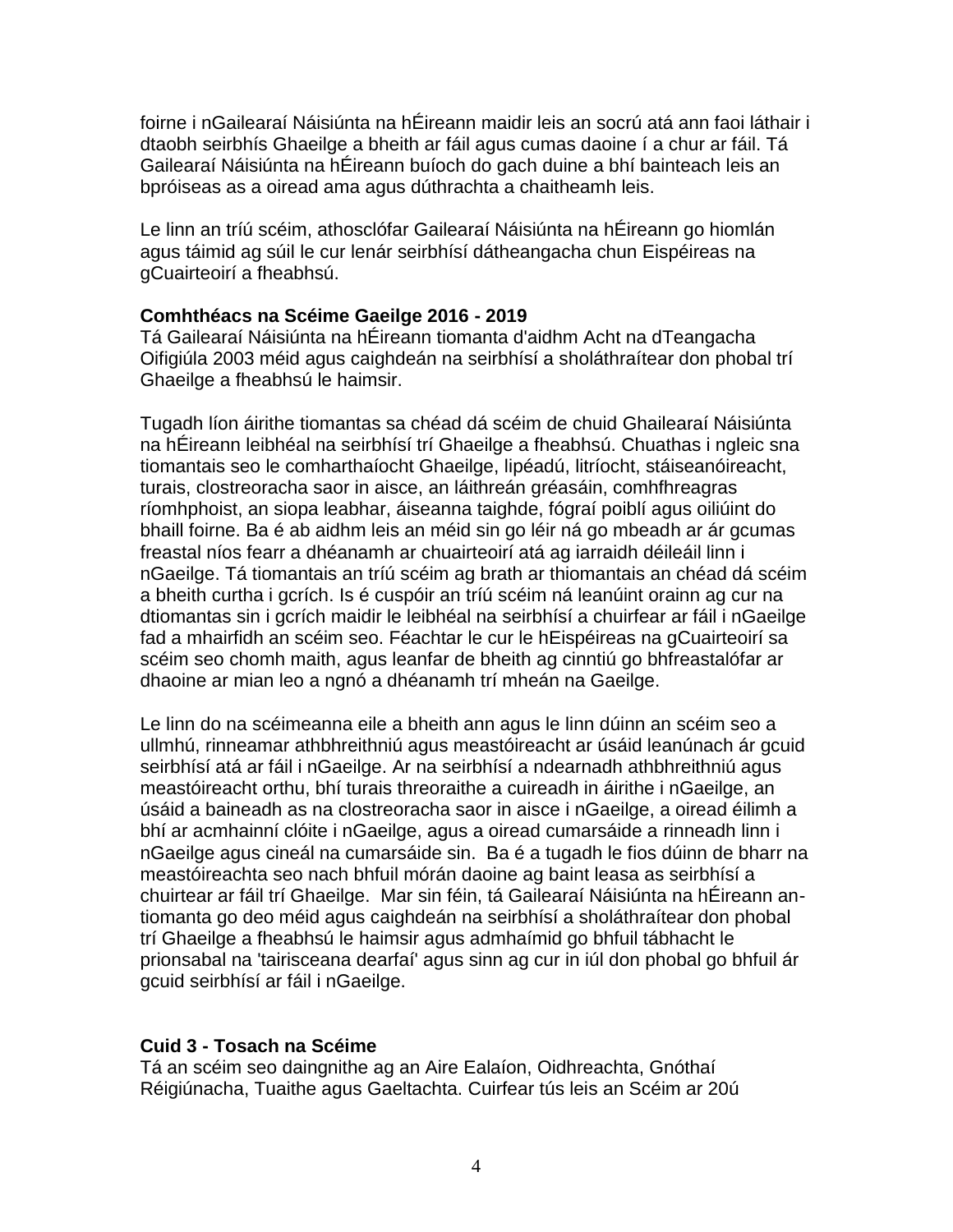Feabhra 2017 agus fanfaidh sí i bhfeidhm go ceann tréimhse trí bliana ón dáta seo nó go dtí go mbeidh scéim nua daingnithe ag an Aire de bhun alt 15 den Acht, cibé acu is déanaí.

## **Cuid 4 - Forbhreathnú ar Ghailearaí Náisiúnta na hÉireann**

Bunaíodh Gailearaí Náisiúnta na hÉireann sa bhliain 1854 faoin *National Gallery of Ireland Act*, lenar foráladh *'the establishment of a National Gallery of paintings, Sculpture and the Fine Arts…in Dublin'*. Leathnaíodh an fhoráil sin san Acht um Fhorais Chultúir Náisiúnta, 1997, chun 'eolas ar na hamharc-ealaíona, taobh istigh nó taobh amuigh den Stát, a mhéadú agus a scaipeadh ar cibé slí inar dóigh leis [an mBord] a bheith cuí'.

Is léiriú é Ráiteas Físe agus Misin Ghailearaí Náisiúnta na hÉireann ar a phríomhchuspóir. Is é misean Ghailearaí Náisiúnta na hÉireann cúram a dhéanamh den ealaíon, brí a bhaint aisti, í a fhorbairt agus a chur os comhair an phobail sa tslí is go mbeidh sceitimíní ar dhuine agus é ag tabhairt cuairte ar an nGailearaí. Is féidir tuilleadh eolais a fháil ar fhís, ar mhisean agus ar ghníomhaíochtaí an Ghailearaí ar [www.nationalgallery.ie](http://www.nationalgallery.ie/)

Is iad buntacaí Phlean Straitéiseach Ghailearaí Náisiúnta na hÉireann, a bheidh i bhfeidhm le linn théarma na scéime:

## **Cnuasaigh**

- Aire a thabhairt don chnuasach náisiúnta agus é a chosaint
- An cnuasach a bhainistiú agus cur leis ionas go mbeidh sé ábhartha agus gur furasta teacht chuige

## **Idirchaidreamh leis an bPobal**

- Eispéireas den scoth a chur ar fáil do chuairteoirí sa Ghailearaí agus ar líne
- Gach duine agus gach grúpa a spreagadh chun eolas, aithne agus tuiscint a fháil ar an ealaíon agus an méid sin a chur chun cinn ar bhealach measúil, áit a gcaitear mar a chéile le cách

## **Forbairt**

- Clár Maoinithe an Ghailearaí a fhorbairt trí chomhpháirtíochtaí gníomhacha le lucht tacaíochta agus le deontóirí an Ghailearaí a bhaineann le réimse leathan earnálacha agus ceantar tíreolaíochta
	- Inrochtaineacht agus inmharthanacht an Ghailearaí a leathnú trí obair i gcomhar a dhéanamh le dreamanna eile

## **Seirbhísí Corparáideacha**

- Creat Rialachais Corparáidigh a fhorbairt
- Fórsa oibre eolach, solúbtha agus éifeachtach a chothú i dtimpeallacht ina gceiliúrtar comhionannas, cuimsiú agus éagsúlacht
- A chinntiú go bhfuil dóthain acmhainní ag an nGailearaí agus próisis agus córais ann atá in ann feidhmiú mar is ceart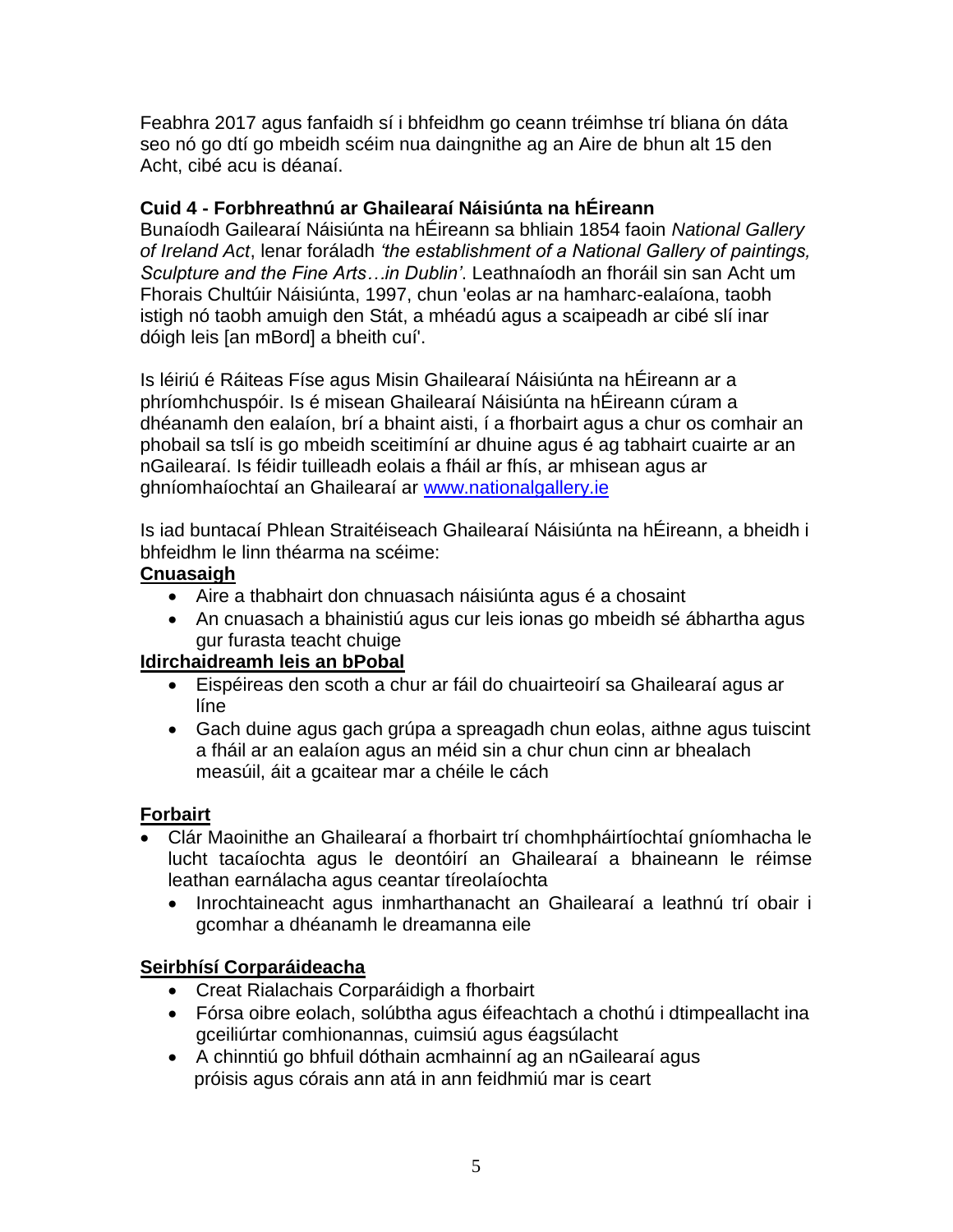- A chinntiú go mbeifear ullamh d'athoscailt an Ghailearaí, ag réiteach le haghaidh Chéim 4
- agus lánúsáid na spásanna sa Ghailearaí
- Eolas agus tuairisciú breisithe a chur ar fáil do gach páirtí leasmhar maidir le gníomhaíochtaí an Ghailearaí

Bord Gobharnóirí agus Caomhnóirí a rialaíonn Gailearaí Náisiúnta na hÉireann. Is é an tAire Aire Ealaíon, Oidhreachta, Gnóthaí Réigiúnacha, Tuaithe agus Gaeltachta a cheapann iad. Dílsítear bainistíocht feidhmiúcháin Ghailearaí Náisiúnta na hÉireann don Stiúrthóir, a cheapann an Bord.

Is i gCearnóg Mhuirfean atá Gailearaí Náisiúnta na hÉireann lonnaithe, agus osclaíodh ar dtús é sa bhliain 1864. Cuireadh síneadh leis an mbun-Ghailearaí (Sciathán Dargan) sa bhliain 1903 (Sciathán Bhaile an Mhuilinn), i 1968 (an Gailearaí Thuaidh, anois Sciathán Beit) agus in 2002 (Sciathán na Mílaoise). Is í Oifig na nOibreacha Poiblí, i gcomhar le lucht bainistíochta an Ghailearaí, atá freagrach go príomha as na foirgnimh.

Anuas ar chnuasach mór ealaíne de chuid an iarthair a choinneáil, cnuasach a bhfuil samplaí de shaothar ealaíontóirí máistriúla agus saothar a bhaineann leis na scoileanna tábhachtacha go léir, is i nGailearaí Náisiúnta na hÉireann atá an cnuasach is tábhachtaí ar domhan maidir le healaín na hÉireann. Tá go leor gradam bainte ag Gailearaí Náisiúnta na hÉireann agus a ainm in airde as ucht na dtaispeántas speisialta a bhíonn ann, na cláir oideachais, saorchead isteach agus an fiúntas atá leis ar bhonn ailtireachta.

#### **Cuid 5 - Tiomantais atá ann cheana maidir le Seirbhísí atá ar fáil i nGaeilge, sa dá theanga agus i mBéarla**

Tá Gailearaí Náisiúnta na hÉireann tiomanta do sheirbhísí ardchaighdeáin a chur ar fáil i nGaeilge agus/nó sa dá theanga dá chuid cuairteoirí. Leagtar amach go mionsonrach sna bearta seo a leanas a bhfuil ar siúl ag Gailearaí Náisiúnta na hÉireann i láthair na huaire chun a chinntiú go gcuirtear seirbhís ar ardchaighdeán ar fáil i nGaeilge agus/nó sa dá theanga dár gcuairteoirí go léir.

I láthair na huaire, cuireann Gailearaí Náisiúnta na hÉireann réimse leathan seirbhísí poiblí ar fáil i nGaeilge agus sa dá theanga. De réir Chairt Custaiméirí Ghailearaí Náisiúnta na hÉireann, cairt a glacadh in 2006, is é beartas Ghailearaí Náisiúnta na hÉireann ná féachaint le seirbhís trí Ghaeilge a chur ar fáil sa chás go n-iarrtar seirbhís dá leithéid. Is léiriú iad na seirbhísí eolais atá ann faoi láthair gur as tíortha éagsúla daoine a thagann ar cuairt chuig an nGailearaí.

Faoin gCairt do Chustaiméirí, tá Gailearaí Náisiúnta na hÉireann tiomanta do:

- Seirbhís mhaith a chur ar fáil do chuairteoirí.
- Cnuasach náisiúnta ealaíne spreagúil a thaispeáint agus a bhainistiú.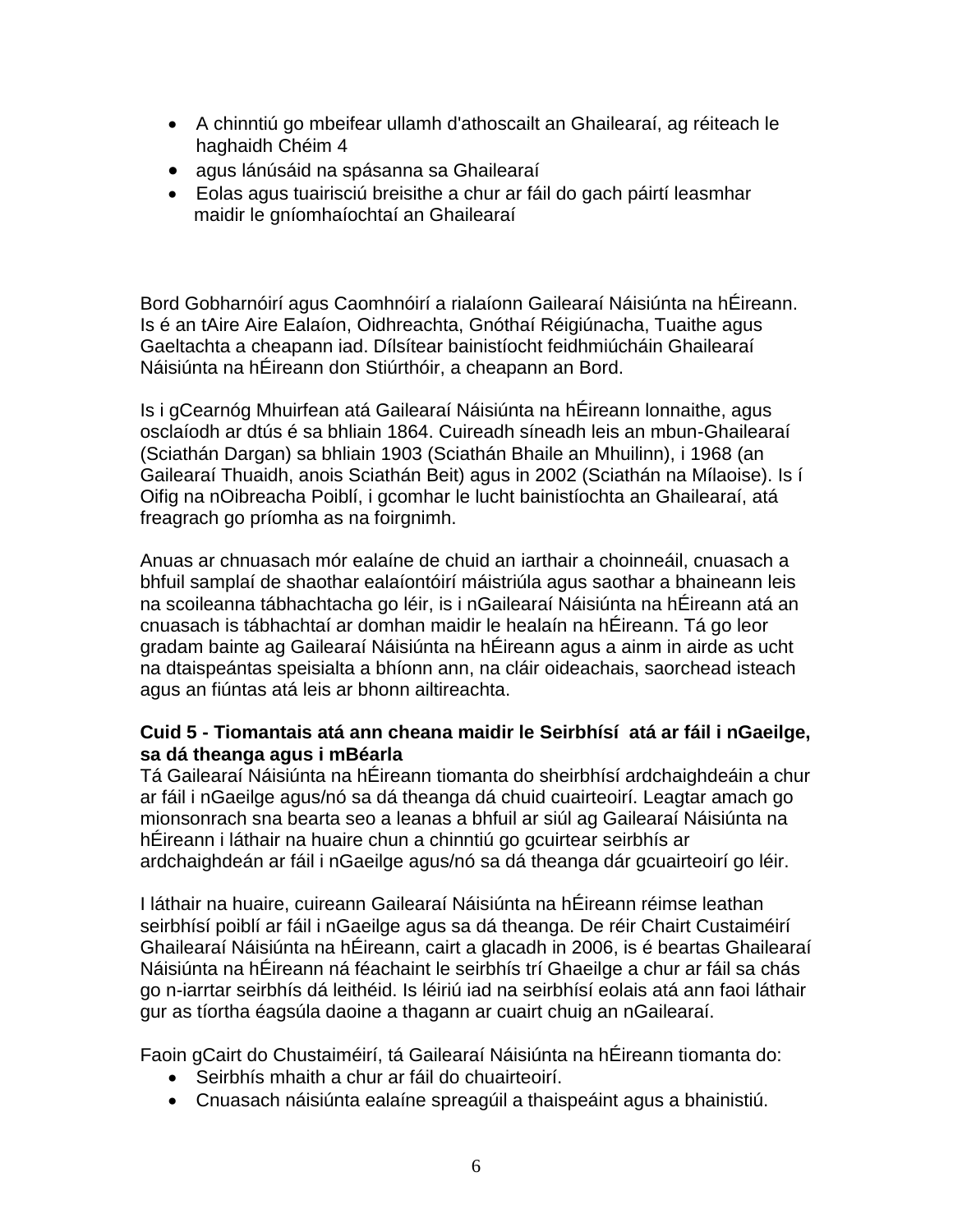- Seirbhís eolais agus oideachais den scoth a chur ar fáil.
- Baill foirne eolasacha, oilte a chur ar fáil.
- Ait shábháilte a dhéanamh den Ghailearaí do chách, agus teacht ag an uile dhuine air.

Déantar an t-eolas agus na seirbhísí go léir a thairgtear faoi láthair a chur ar fáil sa dá theanga nuair is féidir sin. Má mheastar go bhfuil an iomarca costais ag baint le tionscadal dátheangach in aon chás ar leith de bharr srian a bheith ar mhaoiniú i láthair na huaire, leanfaidh Gailearaí Náisiúnta na hÉireann de sheirbhísí a chur ar fáil ar bhealaí éagsúla más féidir, de réir mar is rogha leis.

## **1. Ábhar clóite**

#### **Nuachtlitir ráithiúil a ullmhaíonn Gailearaí Náisiúnta na hÉireann**.

Tá blúiríní Nuachta faoin nGailearaí anseo agus bíonn na ceannteidil i nGaeilge agus i mBéarla.

#### **Bileoga Eolais faoi thaispeántais shealadacha**

Déantar an leagan Gaeilge de ráiteas bunaidh Ghailearaí Náisiúnta na hÉireann a leabú sa téacs nuair a bhíonn sé i mbileog.

#### **Buntreoir maidir le Gailearaí Náisiúnta na hÉireann**

Rinneadh an Bhuntreoir a athfhoilsiú in 2009. Bhí an leathanach tosaigh agus an réamhrá ann i nGaeilge agus i mBéarla.

#### **Eolas ar shaothair ealaíne sa Chnuasach Buan agus sna taispeántais shealadacha**

Maidir leis an gCnuasach buan, bíonn teidil sa dá theanga de réir mar is cuí, mar aon leis na bileoga ina bhfuil sleachta tuairisciúla ar na pictiúir ar fad. Bíonn na bileoga seo le feiceáil breá soiléir sna gailearaithe agus is féidir iad a fháil ag an Deasc Eolais chomh maith.

Maidir le cnuasaigh shealadacha, nuair a bhíonn na hacmhainní ann chuige, cuirtear bileog eolais ar fáil i nGaeilge agus i mBéarla ina bhfuil na teidil agus na sleachta tuairisciúla sa dá theanga. Is éard is taispeántais shealadacha ann ná iad sin a bhíonn ann níos lú ná sé mhí.

#### **Stáiseanóireacht inmheánach agus sheachtrach an Ghailearaí**

Is sa dá theanga a bhíonn ainm Ghailearaí Náisiúnta na hÉireann ar cheann litreacha, ar dhuillíní dea-mhéin, ar chártaí gnó agus ar chártaí nóta inmheánacha.

#### **Tuarascálacha Bliantúla**

Foilsítear an Tuarascáil Bhliantúil i nGaeilge agus i mBéarla ag an am céanna.

#### **Clostreoracha Saor in Aisce**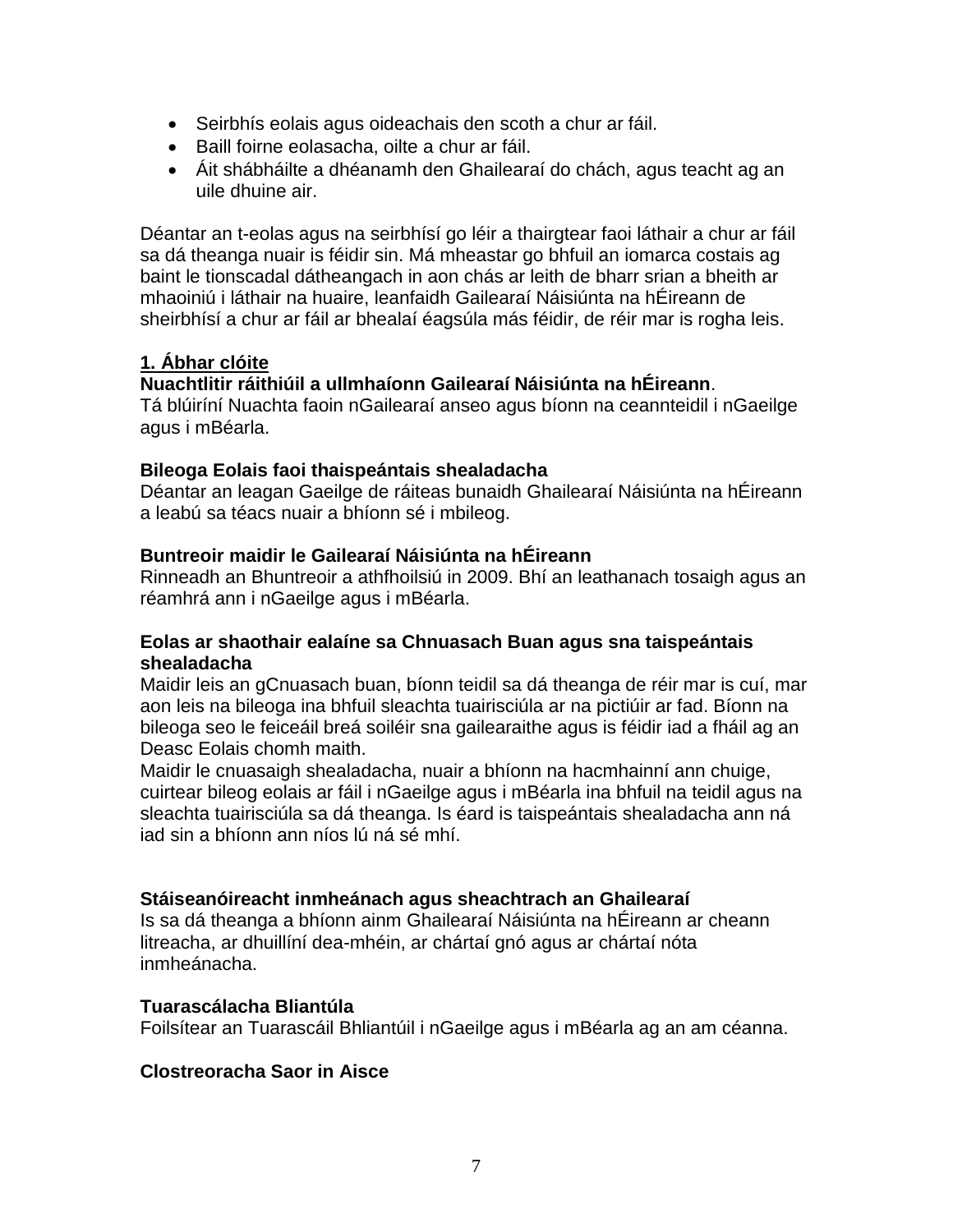Cuirtear Gaeilge ar ocht bpíosa is caoga atá sa chnuasach agus cuirtear an méid sin ar fáil saor in aisce do chuairteoirí.

#### **Bileoga téacs mhóir**

Tá bileoga téacs mhóir ar fáil i nGaeilge agus i mBéarla i bhformhór na seomraí taispeántais.

## **Cártaí Tráchta**

Cuireann Gailearaí Náisiúnta na hÉireann cártaí tráchta aiseolais ar fáil i nGaeilge agus freagraíonn aiseolas a thugtar i nGaeilge trí mheán na teanga sin.

## **2. Seirbhísí atá ar fáil don phobal**

## **Seirbhísí ag an gCuntar Fáilte**

Is le baill foirne ag an Deasc Eolais, Oibrithe Deonacha, Fáilteoirí agus Freastalaithe is túisce a chasann an pobal agus iad ar cuairt.

- Tá Seirbhísí Eolais ar fáil i mBéarla agus i nGaeilge. Tá Gaeilgeoir líofa ar fáil chun seirbhís a chur ar fáil ag an Deasc Eolais ach é a iarraidh.
- Is minic a bhuaileann Oibrithe Deonacha ag na Deasca Eolais leis an bpobal agus is féidir leo roinnt comhrá a dhéanamh i nGaeilge, nó cuairteoirí a chur i dtreo na mball foirne cuí sa Ghailearaí má dhéantar iarratas gnó a dhéanamh trí Ghaeilge.
- Tá oiliúint curtha ar Oibrithe Deonacha na Deisce Eolais ionas gur féidir leo beannú do Ghaeilgeoirí agus ceisteanna a d'fhéadfadh a bheith acu a fhreagairt i nGaeilge.
- Tugtar ainm Ghailearaí Náisiúnta na hÉireann i nGaeilge agus i mBéarla ar chomharthaíocht agus i bhfreagraí ó bhéal nuair is cuí agus nuair is indéanta sin.
- Meabhraítear dár mbaill foirne faoi na hoibleagáidí atá orainn faoi Acht na dTeangacha Oifigiúla 2003 agus faoin Scéim Gaeilge agus déantar soiléiriú do na baill sin faoi na hoibleagáidí úd go rialta.
- Féachaimid le téacs a chur ar fáil i nGaeilge in ábhar poiblíochta agus eolais nuair is praiticiúil é.
- Leanfaidh Gailearaí Náisiúnta na hÉireann d'eolas ar acmhainní Gaeilge a chur ar fáil go réidh do na baill foirne go léir, mar aon leis an liosta beannachtaí agus gnáthchora cainte Gaeilge atá le fáil ag na Deasca Eolais.
- Tá bileog ghairid curtha le chéile againn ina bhfuil achoimre ar ár seirbhísí Gaeilge. Tá an bhileog ar fáil ag an bhfáiltiú. Is féidir í a fháil ag na Deasca Eolais, an Deasc Fáilte agus is Seomra na gCótaí. Is bealach é le haird daoine a tharraingt ar sheirbhísí áirithe atá ar fáil trí Ghaeilge.

## **Córais Fógraí Poiblí**

Sa dá theanga a bhíonn na Fógraí Poiblí a dhéantar ó lá go lá.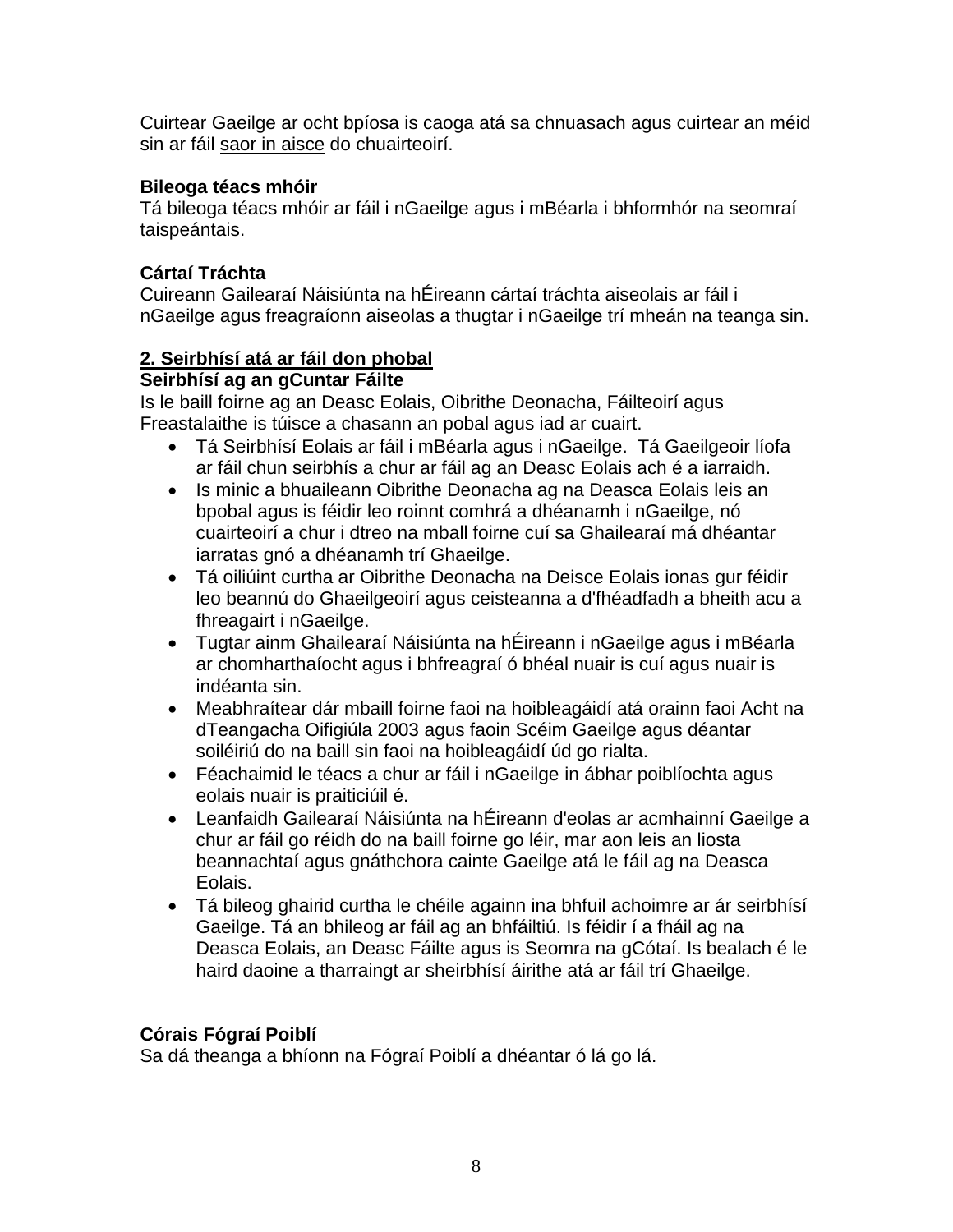#### **Turais Threoraithe**

Cuirimid Turas Treoraithe ar fáil agus is cainteoir líofa Gaeilge an té a thugann an turas sin. Is féidir an tseirbhís seo a fháil ach í a iarraidh le haghaidh turas a chuirtear in áirithe. Tá Gailearaí Náisiúnta na hÉireann tiomanta do thionscnaimh chultúrtha a chur chun cinn, áit a dtacaítear le húsáid na Gaeilge agus a spreagtar í. Leanfaidh Gailearaí Náisiúnta na hÉireann de bheith ag glacadh páirte in imeachtaí a eagraítear le linn Sheachtain na Gaeilge; bíonn Turas Bliantúil i nGaeilge le fáil i nGailearaí Náisiúnta na hÉireann nuair a bhíonn comóradh náisiúnta ar bun.

#### **Seirbhísí taighde**

Is éard atá i gceist le háiseanna taighde Ghailearaí Náisiúnta na hÉireann ná Leabharlann na Mínealaíne, an tIonad um Léann na hEalaíne in Éirinn, Cartlann Ghailearaí Náisiúnta na hÉireann agus Cartlann Yeats. Is féidir leis an bpobal na háiseanna seo a úsáid. Tá roinnt ábhar Gaeilge sna cnuasaigh thaighde agus tá sé mar bheartas againn ábhar Gaeilge foilsithe agus neamhfhoilsithe a bhaineann leis na cnuasaigh seo a bhailiú.

#### **An Siopa Leabhar**

Díolaimid cártaí beannachta de réir séasúir agus teachtaireacht orthu i nGaeilge, mar aon le roinnt bheag leabhar do leanaí i nGaeilge i siopa Ghailearaí Náisiúnta na hÉireann.

#### **An Láithreán Gréasáin**

Tá ceannteidil agus roinnt ábhair a bhaineann leis an institiúid, a cnuasach, a cuid clár poiblí agus eolas faoi chuairt a thabhairt ar fáil sa dá theanga ar an láithreán gréasáin. Tá rogha ag an léitheoir ábhar a léamh i nGaeilge ar phríomhleathanaigh láithreán gréasáin an Ghailearaí ar cuid bhuan den láithreán iad. Tá ráiteas bunaidh Ghailearaí Náisiúnta na hÉireann i nGaeilge ar an láithreán gréasáin freisin. Tá nóta ar an láithreán gréasáin, áit a gcuirtear fáilte roimh chomhfhreagras i nGaeilge.

#### **Córais ríomhaireachta**

Is féidir le haon chórais ríomhaireachta a dhéantar a shuiteáil de réir mar is cuí an Ghaeilge a láimhseáil. Déanfar córais atá ann cheana a chur in oiriúint don teanga, más gá, an chéad uair eile a bheidh obair chothabhála nó uasghrádaithe á déanamh. Níl sainchórais bhainistíochta agus bailiúcháin atá ann cheana san áireamh anseo. Ó tharla go bhfuil mórcheisteanna a bhaineann le cúrsaí teicnice agus cúrsaí acmhainne i gceist, rachaidh Gailearaí Náisiúnta na hÉireann i ngleic leis an gceist seo san fhadtéarma.

#### **3. Comharthaíocht**

#### **Comharthaíocht Sheachtrach**

Bíonn an leagan Gaeilge d'ainm Ghailearaí Náisiúnta na hÉireann an-fheiceálach ar chomharthaí seachtracha atá ann agus ar bhealach isteach an Ghailearaí.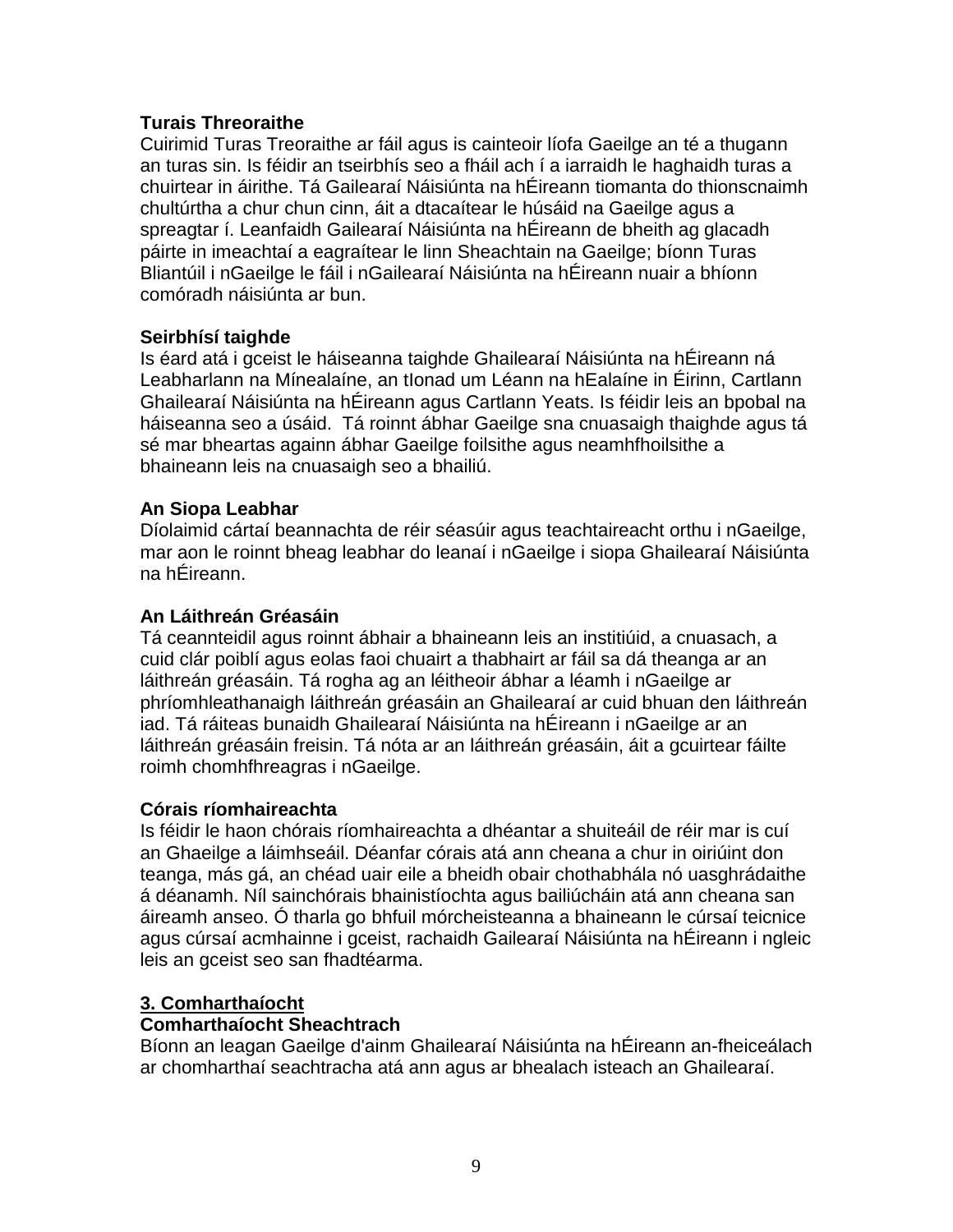#### **Comharthaíocht Inmheánach**

Tá an chomharthaíocht bhuan uile sa dá theanga agus aithnítear ann seomraí éagsúla i bhfoirgnimh, cnuasaigh, áiseanna, treoirlínte do chuairteoirí agus eolas ginearálta. Tá socruithe déanta le gur féidir comharthaí oibríochta sealadacha dátheangacha nó comharthaí oibríochta sealadacha Gaeilge a chrochadh in airde de réir mar is cuí.

#### **4. Cumarsáid Scríofa**

#### **Cruinnithe agus Ceapacháin**

Déantar sáriarracht cruinnithe/ceapacháin a reáchtáil trí mheán na Gaeilge má iarrtar sin.

#### **Litreacha agus comhfhreagras ríomhphoist**

Is i nGaeilge a fhreagraítear an uile chomhfhreagras a fhaightear i nGaeilge.

#### **5. Measúnú ar éileamh**

Déanann Gailearaí Náisiúnta na hÉireann measúnú ar an éileamh atá ar sheirbhísí a chur ar fáil trí Ghaeilge. Cuireann Gailearaí Náisiúnta na hÉireann cártaí tráchta aiseolais ar fáil i nGaeilge agus freagraíonn aiseolas a thugtar i dtaobh seirbhísí atá ar fáil trí Ghaeilge. Cuirfear i Scéim 2016 - 2019 leis na seirbhísí atá ar fáil cheana i nGaeilge. Aithnítear ann na réimsí inar féidir na seirbhísí Gaeilge a fheabhsú agus cuirtear i bhfearas struchtúir chun an méid sin a bhaint amach.

Leanann Gailearaí Náisiúnta na hÉireann de bheith ag úsáid an aiseolais seo ón scéim a bhí ann roimhe seo agus de bheith ag úsáid an mheasúnaithe mar threoir i dtaca le seirbhísí trí Ghaeilge sa Ghailearaí a fhorbairt agus tús áite a thabhairt dóibh. Ní mór a rá go gcuirtear acmhainní teoranta san áireamh leis an mbeartú tosaíochta seirbhísí seo chomh fada is a bhaineann le cumas daoine i nGaeilge.

#### **Cuid 6 - Sceideal na seirbhísí atá beartaithe fad a mhairfidh an Scéim nua Réamhrá**

Tá forbairt déanta ag Gailearaí Náisiúnta na hÉireann ar a chumas seirbhísí a chur ar fáil trí Ghaeilge leis an chéad dá Scéim. Baineadh an méid sin amach in ainneoin go raibh obair á déanamh sa Ghailearaí mar chuid den Chlár Forbartha Máistreachta. Sa scéim seo, 2016-19, cuirfear béim ar leanúint leis na seirbhísí a chuirtear ar fáil trí mheán na Gaeilge cheana, cur leo agus iad a fheabhsú. Cuimhnítear nach bhfuil céim reatha athchóiriú Ghailearaí Náisiúnta na hÉireann tugtha chun críche fós ach go dtabharfar chun críche í sula dtiocfaidh deireadh leis an scéim nua. Is mar gheall ar an athoscailt a bheifear in ann aon mhórsheirbhísí nua a fhorbairt, Seirbhísí Dátheangacha san áireamh.

D'éirigh linn sa chéad dá scéim bunseirbhísí Gaeilge a fhorbairt a bhaineann le cumarsáid ó bhéal nó i scríbhinn a dhéanamh go cumasach. Tá Gailearaí Náisiúnta na hÉireann tar éis féachaint le haird an phobail a dhíriú ar a chuid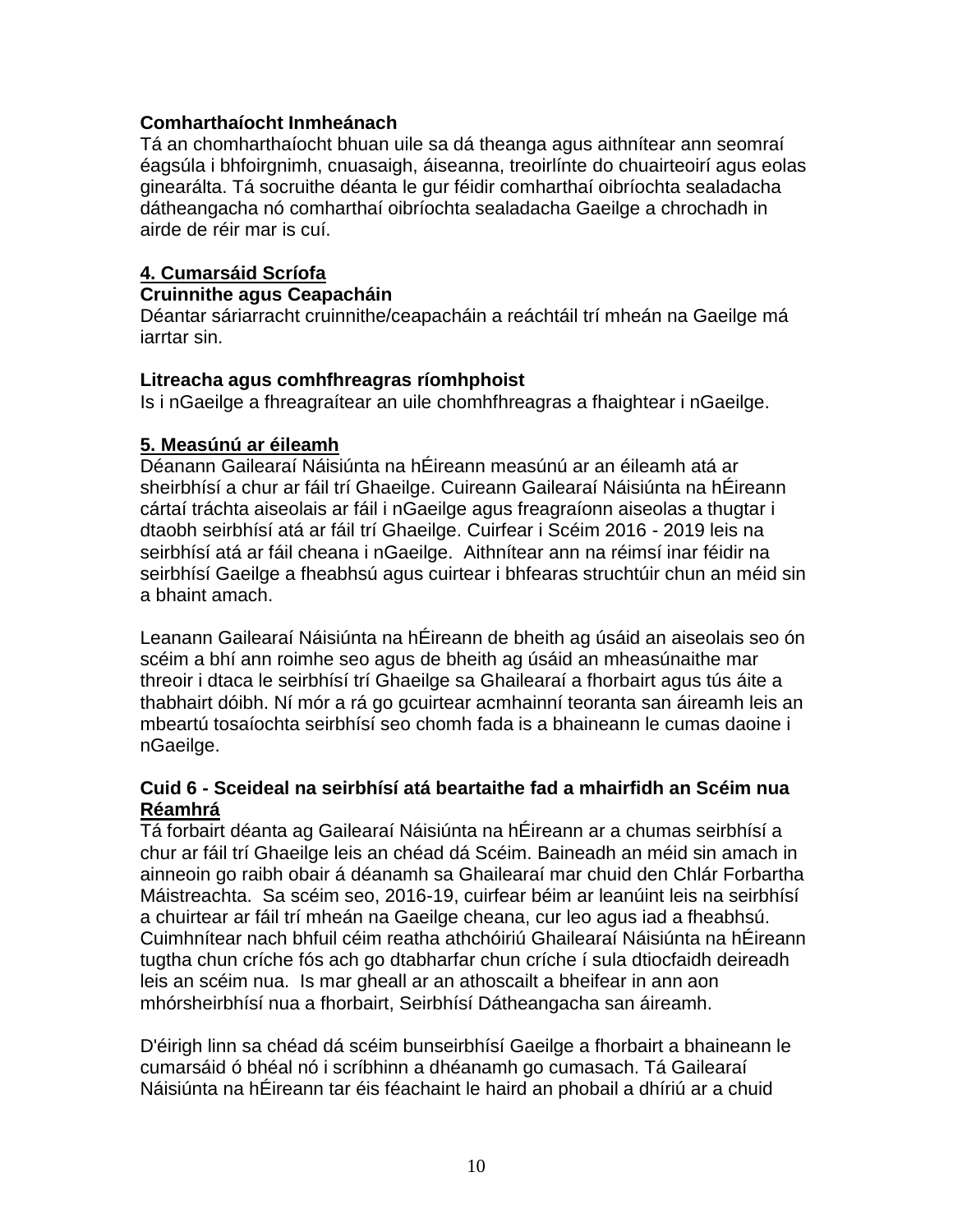seirbhísí i nGaeilge, an Ghaeilge a dhéanamh níos sofheicthe ina chuid spásanna poiblí, agus ar líne. Cé go bhfuil srianta orainn le blianta beaga, de bharr seomraí a bheith á ndúnadh agus bac a bheith orainn baill foirne a earcú, ní fhágann sin nach bhfuilimid chomh tiomanta céanna do sheirbhísí ardchaighdeáin i nGaeilge a fhorbairt a shásóidh riachtanais phobal na Gaeilge.

Cé go gcuirimid cultúr dearfach chun cinn sa Ghailearaí i dtaca le húsáid na Gaeilge, tá dúshláin ama agus acmhainne ag baint le cumas teanga na mball foirne a fhorbairt. Lena chois sin, baineann an cheist maidir lena oiread ba cheart seirbhísí idirphearsanta a fhorbairt, leis an éileamh atá ar na seirbhísí sin, agus is sainseirbhísí go leor de na seirbhísí sin. Cuireann Gailearaí Náisiúnta na hÉireann réimse leathan seirbhísí ar fáil faoi láthair, ó thaobh teacht a bheith ag an bpobal ar an gcnuasach, taispeántais shealadach, áiseanna taighde, turais Ghaeilge agus clostreoracha saor in aisce. Tá fairsinge agus caighdeán na seirbhísí a thairgtear i ngreim ag srianta atá ar acmhainní, idir acmhainní airgid agus acmhainní daonna.

#### **Bealaí a bhfuil sé beartaithe seirbhísí a fheabhsú, 2016- 2019**

Tugann Gailearaí Náisiúnta na hÉireann a chuid tiomantas uile i dtaobh seirbhísí a fheabhsú i bhfianaise a staid reatha a bhfuil cur síos air sa Réamhrá thuas. Caithfear a rá go bhféadfaí go gcuirfí isteach ar na tiomantais seo de bharr athruithe airgeadais agus foirne a d'fhéadfadh a bheith ann amach anseo, rud nach bhfuil aon neart ag Gailearaí Náisiúnta na hÉireann air.

#### **An Deasc Fáilte:**

Leanfar d'oiliúint a chur ar bhaill foirne a fhreagraíonn an fón agus atá ag obair ag an deasc fáilte d'fhonn a chur ar a gcumas ainm Ghailearaí Náisiúnta na hÉireann a thabhairt i nGaeilge agus i mBéarla, sa tslí is go mbeidh siad ábalta bunseirbhís fáilte a chur ar fáil trí Ghaeilge agus, ina dhiaidh sin, a bheith in ann pobal a chur i dtreo baill foirne oiriúnacha má theastaíonn ó chuairteoir a chuid gnó a dhéanamh trí Ghaeilge. Déanfar liosta nuashonraithe de bhaill foirne atá in ann seirbhís a chur ar fáil trí mheán na Gaeilge a sholáthar d'fhoireann an lascchláir. Beidh teacht ar an liosta seo ag baill foirne shealadacha chomh maith. Tiocfaidh sé seo i gceist le linn gnáthuaireanta oscailte an ghailearaí.

#### **An Láithreán Gréasáin:**

Le linn don tríú Scéim a bheith ann, cuirfimid leis an méid ábhar buan atá ar an láithreán gréasáin i nGaeilge. Ní bhaineann an tiomantas le hábhar buan\* a dteastaíonn athruithe bogearra lena aghaidh (\*tagraíonn ábhar buan don eolas ginearálta atá ar fáil i bpríomhlimistéar téacs leathanaigh gréasáin). Beidh eisceacht ann sa chás nach féidir seo a dhéanamh de bharr costais, méide, leagan amach nó chineál an ábhair a theastaíonn.

Beidh ráiteas le feiceáil breá soiléir ar an leathanach ábhartha den láithreán gréasáin, á rá go bhfuil fáilte roimh chomhfhreagras i nGaeilge. Cinnteoidh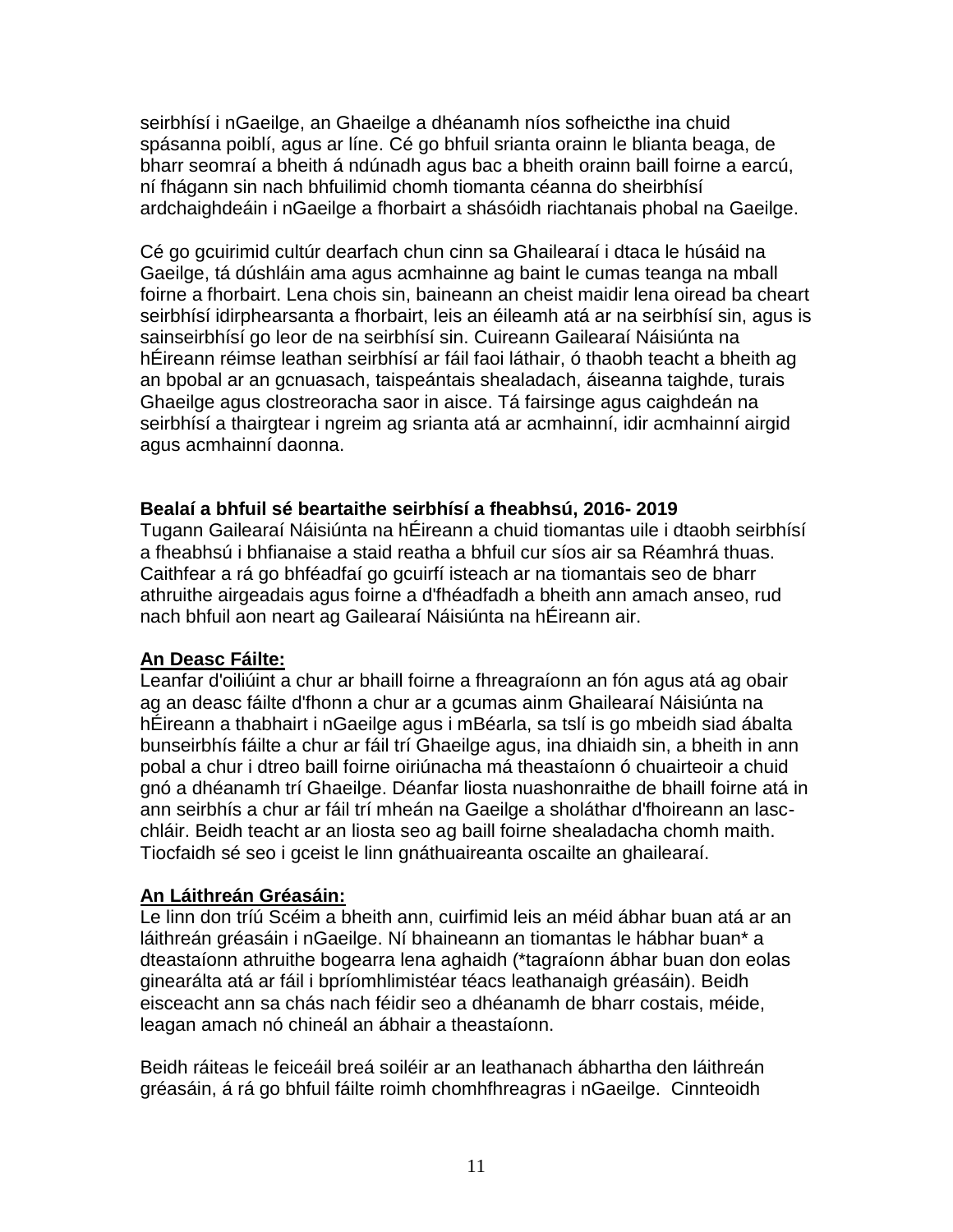Gailearaí Náisiúnta na hÉireann go ndéilfeálfar le comhfhreagras dá leithéid go pras.

#### **Córais ríomhaireachta**

Is féidir le haon chórais ríomhaireachta a dhéantar a shuiteáil de réir mar is cuí an Ghaeilge a láimhseáil. Déanfar córais atá ann cheana a chur in oiriúint don teanga, más gá, an chéad uair eile a bheidh obair chothabhála nó uasghrádaithe á déanamh. Níl sainchórais bhainistíochta agus bailiúcháin atá ann cheana san áireamh anseo. Ó tharla go bhfuil mórcheisteanna a bhaineann le cúrsaí teicnice agus cúrsaí acmhainne i gceist, rachaidh Gailearaí Náisiúnta na hÉireann i ngleic leis an gceist seo san fhadtéarma.

## **Comharthaíocht**

Sásóidh ár gcuid Comharthaíochta agus Treochomharthaíochta gach riachtanas reachtúil.

## **Ábhar poiblíochta**

Leanfar d'ábhar poiblíochta, lena n-áirítear póstaeir, bileoga eolais, agus fógráin a scaiptear i ndáil leis an gcnuasach, a chur ar fáil sa dá theanga. Beidh eisceacht ann sa chás nach féidir seo a dhéanamh de bharr costais, méide, leagan amach nó chineál an ábhair. Cuirfear an méid seo ar fáil ar bhonn leanúnach chomh fada is a mhairfidh an Scéim.

## **Seirbhísí i nGaeilge a Chur Chun Cinn**

Féachfaidh Gailearaí Náisiúnta na hÉireann lena chuid gníomhaíochtaí Gaeilge a chur chun cinn trí eagraíochtaí ar nós Foras na Gaeilge. Féachfaidh Gailearaí Náisiúnta na hÉireann le leas a bhaint as ábhar dátheangach ar a chuid scáileán poiblíochta / plasma.

## **Seirbhísí Eolais**

Cinnteoidh Gailearaí Náisiúnta na hÉireann go mbeidh baill foirne in ann teacht go réidh ar eolas agus ar acmhainní teanga, lena n-áirítear rochtain réidh ar acmhainní idirlín amhail www.Tearma.ie agus www.Teanglann.ie.

Is féidir liosta beannachtaí agus gnáthleaganacha cainte Gaeilge a fháil ag na Deasca Eolais agus déanfar iad sin a uaslódáil.

Tá bileog eolais ghairid fágtha againn ag an Deasc Eolais agus ag an deasc fáilte agus tá eolas sa bhileog sin ar na seirbhísí atá ar fáil i nGaeilge. Is é an aidhm atá leis ná próifíl na Gaeilge i nGailearaí Náisiúnta na hÉireann a ardú agus aird an phobail a tharraingt ar sheirbhísí áirithe atá ar fáil sa teanga sin.

## **Turais Threoraithe**

Leanfaimid orainn ag cur Turas Treoraithe ar fáil agus is cainteoir líofa Gaeilge an té a thabharfaidh an turas sin. Is féidir an tseirbhís seo a fháil ach í a iarraidh le haghaidh turas a chuirtear in áirithe. Tá Gailearaí Náisiúnta na hÉireann tiomanta do thionscnaimh chultúrtha a chur chun cinn, áit a dtacaítear le húsáid na Gaeilge agus a spreagtar daoine le hí a labhairt, agus scaipfear eolas i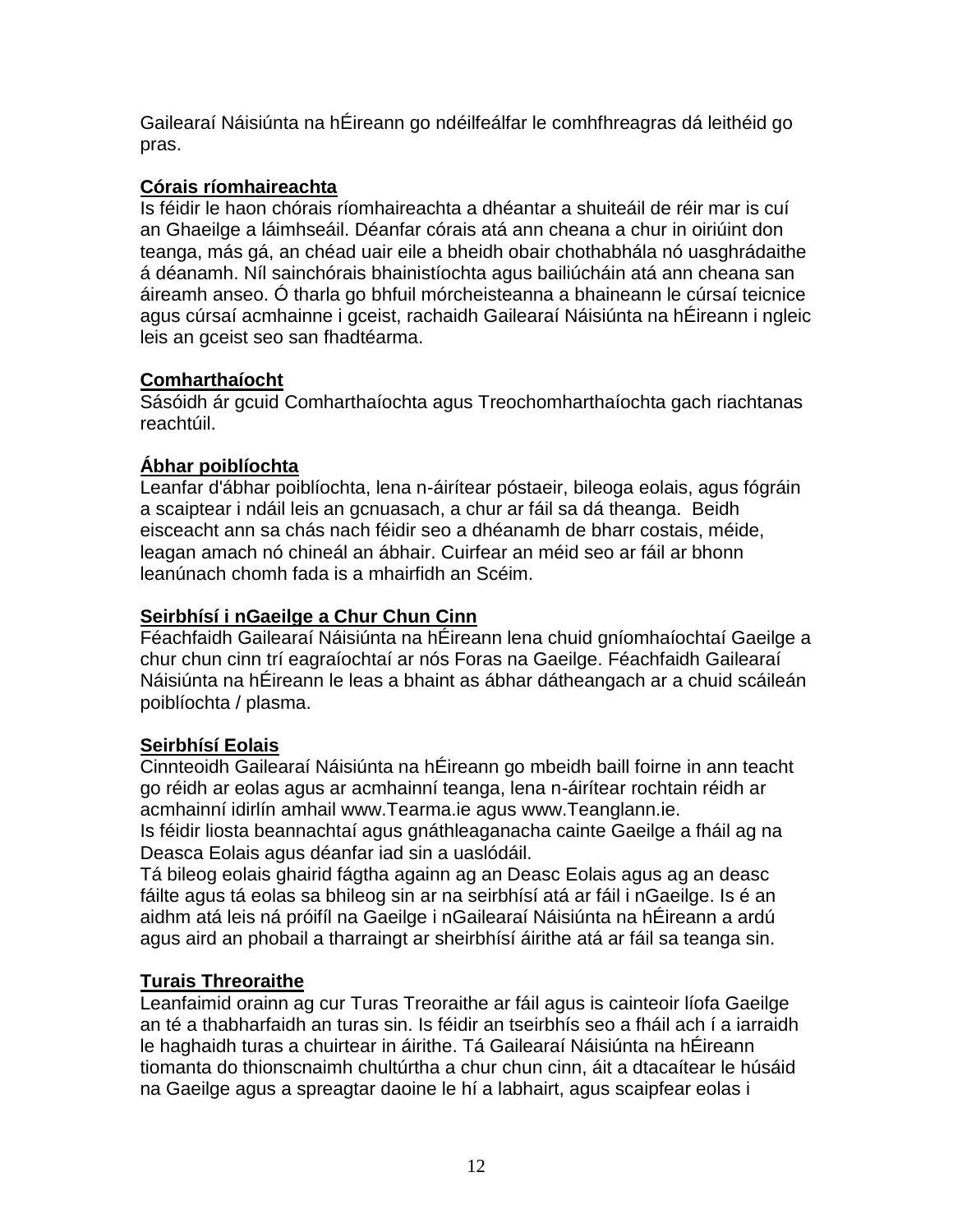dtaobh na dturas Gaeilge ar Ghaelscoileanna. Leanfaidh Gailearaí Náisiúnta na hÉireann de bheith ag glacadh páirte in imeachtaí a eagraítear le linn Sheachtain na Gaeilge; bíonn Turas Bliantúil i nGaeilge le fáil i nGailearaí Náisiúnta na hÉireann nuair a bhíonn comóradh náisiúnta ar bun.

#### **Bileoga Oibre a Chur ar Fáil**

Déanfaimid nuashonrú ar bhileoga Oideachais agus leanfaimid orainn á gcur ar fáil do chuairteoirí i nGaeilge. Beidh siad ar fáil ag an Deasc Eolais agus ar líne.

#### **Foilseacháin Ghailearaí Náisiúnta na hÉireann**

Foilseoidh Gailearaí Náisiúnta na hÉireann treoirleabhar ar an gcnuasach in 2017 go hiomlán i nGaeilge. Beidh sé seo ar díol i siopa an Ghailearaí ón dáta a n-athosclófar an Gailearaí ina iomláine in 2017.

Déanfaidh Gailearaí Náisiúnta na hÉireann cáipéisí a thagann faoi Alt 10 d'Acht na dTeangacha Oifigiúla, 2003, a sholáthar sa dá theanga. Is iad na cáipéisí sin, Tuarascálacha Bliantúla, Cuntais Iniúchta, an Ráiteas Straitéise agus an Chairt do Chustaiméirí. Déanfar foilseacháin a bhaineann le cúrsaí ealaíne agus foilseacháin eile nár luadh thuas agus nach bhfuil aon tagairt dóibh in aon chatagóir eile a bhreithniú lena bhfoilsiú sa dá theanga ag Gailearaí Náisiúnta na hÉireann ar bhonn cáis ar chás, ag féachaint go cuí do chostas agus do cheisteanna a bhaineann le leas an phobail. Má mheastar costas foilseachán dátheangach a bheith iomarcach de bharr mhéid an fhoilseacháin, nó má mheastar nach bhfuil sé inmharthana ar bhonn tráchtála nó eacnamaíochta, féadfaidh Gailearaí Náisiúnta na hÉireann roghnú achoimre feidhmiúcháin / réamhrá / achoimre a fhoilsiú sa dá theanga. Leanfar leis sin sa scéim reatha.

#### **Iarratas ar thairiscintí**

Leanfar d'iarratais ar thairiscintí a dhéanamh i mBéarla amháin, mura mbainfidh an tairiscint féin le ceist Gaeilge.

#### **Oiliúint na foirne agus Forbairt Oibrithe Deonacha**

Aithníonn Gailearaí Náisiúnta na hÉireann an tábhacht a bhaineann le foireann ardoilte a bheith aige chun seirbhís éifeachtach agus éifeachtúil a chur ar fáil. Tá infheistíocht mhór san oiliúint agus san fhorbairt i gceist leis an méid seo. Cuirfidh Gailearaí Náisiúnta na hÉireann cúrsaí oiliúna Gaeilge ar fáil don fhoireann go léir, de réir mar is cuí.

Cuirfidh Gailearaí Náisiúnta na hÉireann feasacht teanga san áireamh mar chuid d'ionduchtú agus mar chuid de chúrsaí oiliúna d'fhonn a chinntiú go dtuigeann baill foirne agus oibrithe deonacha

cén fáth a bhfuil beartas Gaeilge i bhfeidhm, comhthéacs agus cúlra an bheartais agus, ar deireadh, chun a chinntiú go gcuirtear baill foirne ar an eolas faoi conas a fheidhmeoidh an beartas.

Déantar liosta de bhaill foirne, ar féidir teagmháil a dhéanamh leo sa chás go néilítear seirbhís i nGaeilge, a chur ar fáil don Fhoireann, d'Intéirnigh agus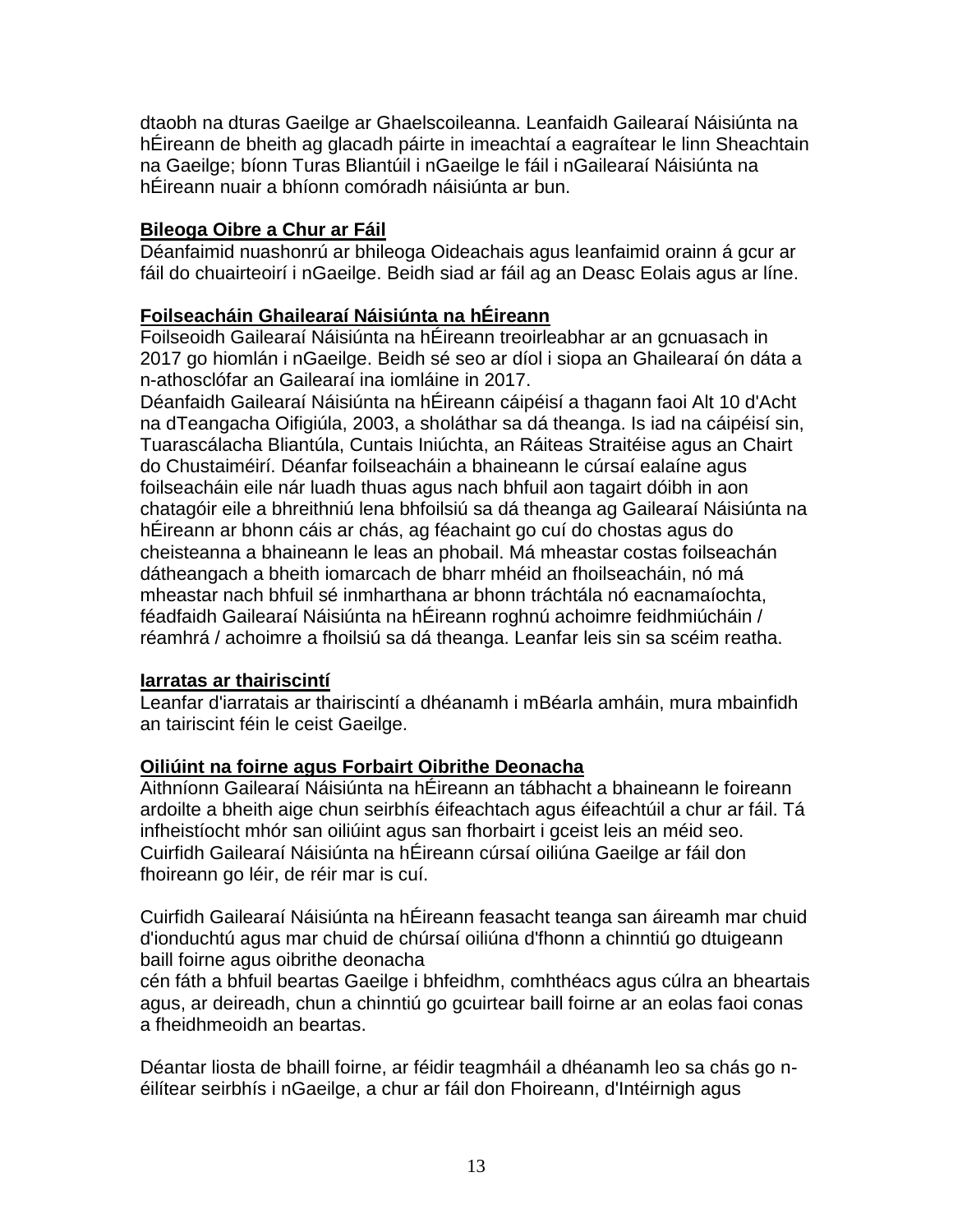d'Oibrithe Deonacha. Leanfaidh Gailearaí Náisiúnta na hÉireann de bheith ag comhlíonadh na dtiomantas seo fad a mhairfidh an tríú Scéim.

#### **Litreacha agus cumarsáid scríofa eile**

Leanfar d'ábhar scríofa Gaeilge a fhreagairt i nGaeilge. I nGaeilge a scríobhfaidh Gailearaí Náisiúnta na hÉireann chucu siúd a bhfuil a fhios gur fearr leo comhfhreagras a fháil i nGaeilge.

Cuirfimid leis an líon ball foirne a úsáideann Gaeilge i dteidil phoist agus i dteidil rannóige i gcomhfhreagras ríomhphoist.

## **Cuid 7 - Monatóireacht agus Athbhreithniú na Scéime**

Leanfaimid orainn ag déanamh monatóireachta ar an éileamh ar sheirbhísí Gaeilge le linn an tríú Scéim le súil is go mbeidh an soláthar seirbhísí i nGaeilge ag teacht leis an éileamh a thagann chun solais.

Measfar an dul chun cinn a dhéanfar i dtaobh réimsí éagsúla na Scéime ar na bealaí seo a leanas:

- Monatóireacht a dhéanamh ar an méid a chuireann an pobal in iúl mar aiseolas do Ghailearaí Náisiúnta na hÉireann;
- cártaí tráchta;
- freagraí i scríbhinn agus ó bhéal;
- agus suirbhéanna ó thréimhse go tréimhse.

Aithneofar agus admhófar moltaí agus déanfar iad a bhreithniú de réir mar is cuí.

Déanfaidh Gailearaí Náisiúnta na hÉireann monatóireacht ar thuairimí na mball foirne i leith na Scéime, cumas na mbaill foirne agus comhlíonadh réimsí éagsúla na Scéime ag na baill foirne. Lena chois sin, déanfar measúnú ar dhul chun cinn maidir le cur i bhfeidhm na Scéime i dTuarascáil Bhliantúil Ghailearaí Náisiúnta na hÉireann.

Bainisteoirí líne atá freagrach as cur i bhfeidhm na Scéime ina réimsí féin is mó a dhéanfaidh monatóireacht ar an Scéim ó lá go lá agus tuairisceoidh siad chuig Bainisteoir Eispéireas na gCuairteoirí.

Déanfar Athbhreithniú ar an Scéim de réir mar is gá, ach iarraidh scríofa a bheith faighte ón Aire. Déanfar an t-athbhreithniú faoi choimirce rannóg Eispéireas na gCuairteoirí i nGailearaí Náisiúnta na hÉireann. Leanfar den phróiseas athbhreithnithe ar bhonn leanúnach, ag úsáid na meicnící monatóireachta thuasluaite. Cuirfidh an t-eolas agus na moltaí a thiocfaidh chun cinn ón bpróiseas bonn eolais faoi ábhar aon scéime nua.

#### **Cuid 8 - Foilsiú na Scéime**

Mar seo a leanas a fhoilseofar an scéim seo:

Preasráiteas dátheangach;